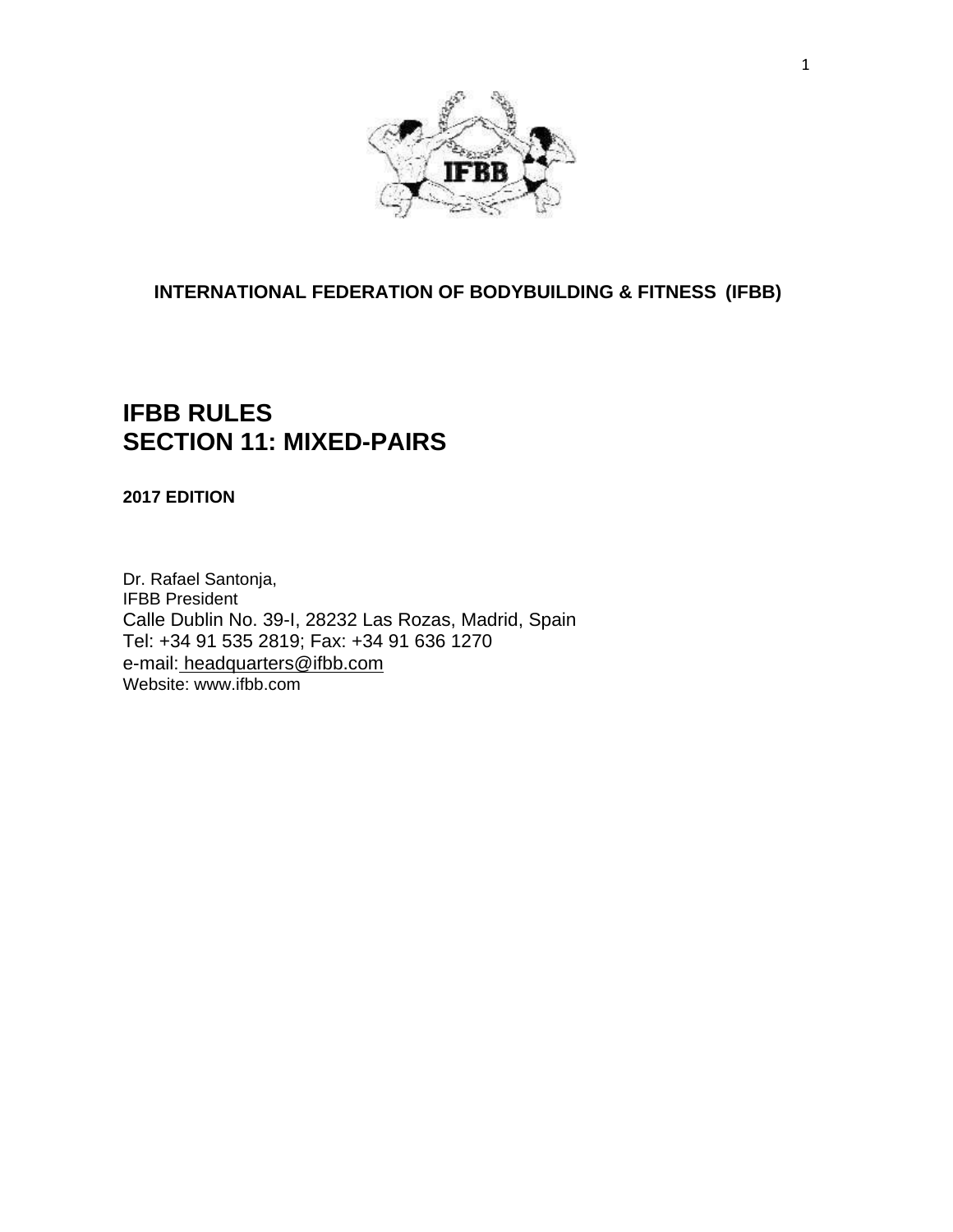# **SECTION 11: MIXED-PAIRS**

| Article 1: Introduction                                                         | 3              |
|---------------------------------------------------------------------------------|----------------|
| Article 2: Responsibilities of Organizers to Athletes and Delegates             | 3              |
| Article 3: Categories                                                           | $\overline{4}$ |
| Article 4: Rounds                                                               | $\overline{4}$ |
| Article 5: Prejudging: Elimination Round                                        | 4              |
| Article 6: Prejudging: Posing Attire for All Rounds                             | 5              |
| Article 7: Prejudging: Assessing and Scoring of the Elimination Round           | 6              |
| Article 8: Prejudging: Presentation of Round 1 (Comparisons in Mandatory Poses) | $\overline{7}$ |
| Article 9: Prejudging: Scoring of Round 1                                       | $\overline{7}$ |
| Article 10: Assessing of the Elimination Round, Round 1 and Round 2             |                |
| (Comparisons in Mandatory Poses)                                                | 8              |
| Article 11: Finals                                                              | 8              |
| Article 12: Finals: Presentation of Round 2 (Mandatory Poses and Posedown)      | 9              |
| Article 13: Finals: Scoring of Round 2                                          | $9\,$          |
| Article 14: Finals: Assessing of Round 2                                        | 9              |
| Article 15: Finals: Presentation of Round 3 (Posing Routines)                   | 9              |
| Article 16: Finals: Scoring of Round 3                                          | 10             |
| Article 17: Finals: Assessing of Round 3                                        | 10             |
| Article 18: Finals: The Awarding Ceremony                                       | 11             |
| Article 19: Finals: Teams Classification Results and Awards                     | 11             |
| Appendix 1: Detailed Description of the Five Mandatory Poses                    | 11             |
| Appendix 2: How To Assess The Mixed-Pairs Competitions                          | 13             |
| Appendix 3: Pictures of the Seven Mandatory Poses                               | 15             |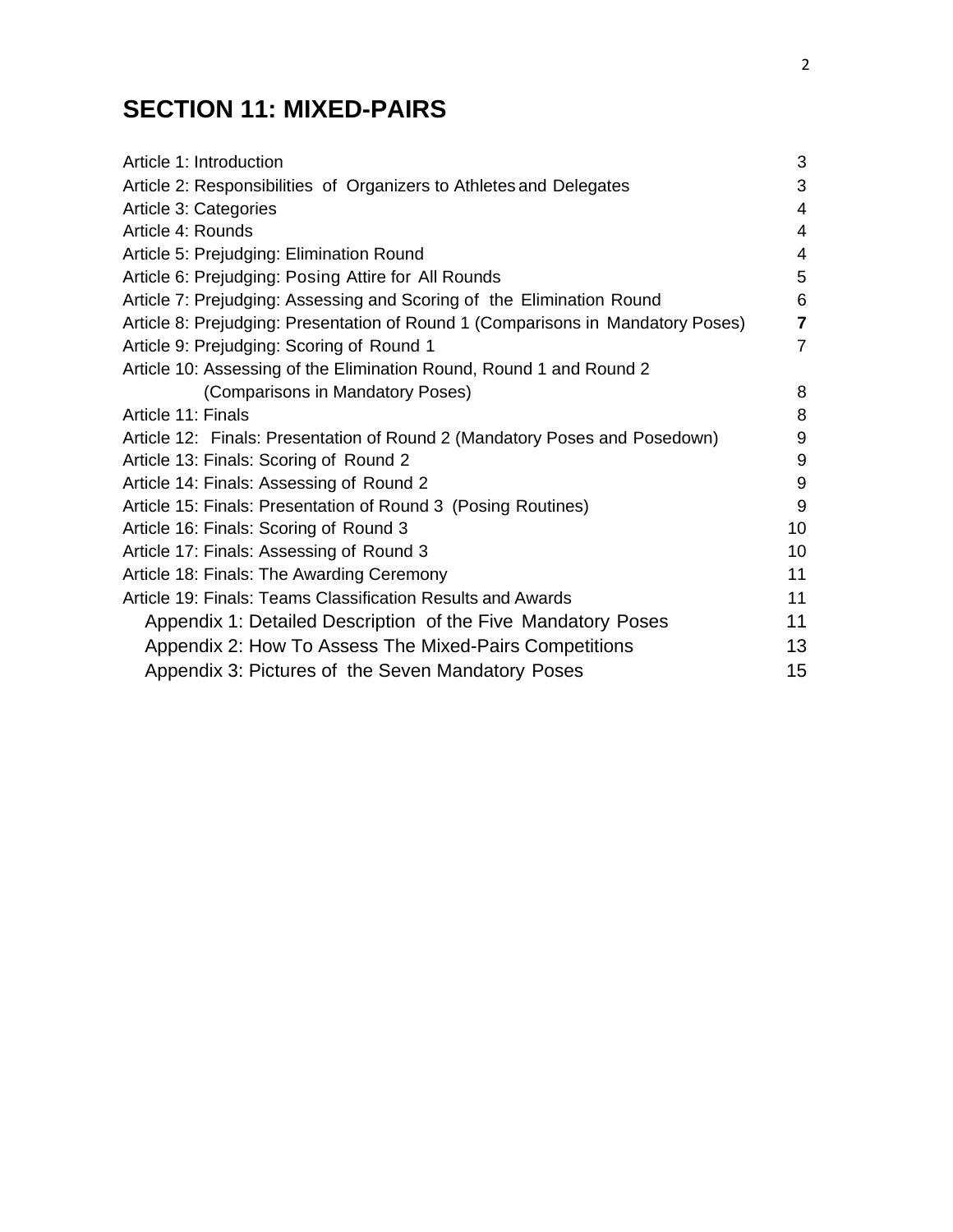## **Article 1 – Introduction**

Mixed-Pairs was officially recognized as a sport discipline by the 1983 IFBB International Congress in Singapore as a bodybuilding mixed pairs; however, the 2013 IFBB International Congress in Marrakesh, Morocco, finally cancelled women's bodybuilding as an IFBB sport discipline, so nowadays IFBB Mixed Pairs category is open for athletes representing different IFBB sport divisions.

## 1.1 General:

The IFBB Rules for Mixed-Pairs consist of regulations, policies, directives and decisions intended to guide the IFBB and its Members in the administration of the sport of Mixed-Pairs.

1.2 Rules:

Certain administrative and technical rules that appear in Section 1: General Rules are the same for Mixed-Pairs and therefore, are not repeated in this section.

## **Article 2 – Responsibilities of Organizers to Athletes and Delegates**

2.1 Responsibilities:

The Organizer of the World Championships will undertake to cover the cost of doubleoccupancy accommodations and meals (breakfast, lunch and dinner) for competitors and delegates as follows:

1. World Fitness Championships (included Women's and Men's Fitness, Women's Physique, Women's Bodyfitness, Women's Bikini Fitness, Women's Wellness Fitness, Mixed Pairs):

For four days (three nights) according to the following scale:

- a. Three or more competitors Two delegates
- b. One or two competitors One delegate

*Note 1: The maximum allowable number of A-team competitors per National Federation may not exceed the number of categories open at these Championships, with a maximum of two competitors allowed to compete in any one category.*

*Note 2: A maximum allowable number of A-team competitors per National Federation in any one discipline may not exceed the number of categories in that discipline. Note 3: A maximum of twenty two competitors are permitted in the A-team (two female physique, two female fitness, four female bodyfitness, eight female bikini fitness, four female wellness fitness, one male fitness, one male athlete for mixed pair) and will be accepted per National Federation with a maximum of two competitors allowed to compete in any one category.*

*Note 4: Each National Federation may enter a B-team. The maximum allowable number of competitors in the B-team shall not exceed those in the A-team. Detailed information regarding the A-Team and B-Team competitors is available in Section 1: General Rules, Article 9.3.*

*Note 5: Delegates without athletes will have to pay for the Full Package Special Rate. Note 6: Upon agreement between the IFBB and the Organizer, one additional category may be opened for competition.*

## **Article 3 – Categories**

3.1 Categories:

There is one open category in Mixed-Pairs world-level competitions. A mixed pair may be composed of male bodybuilder or male classic bodybuilder with female physique or female fitness or female bodyfitness athletes.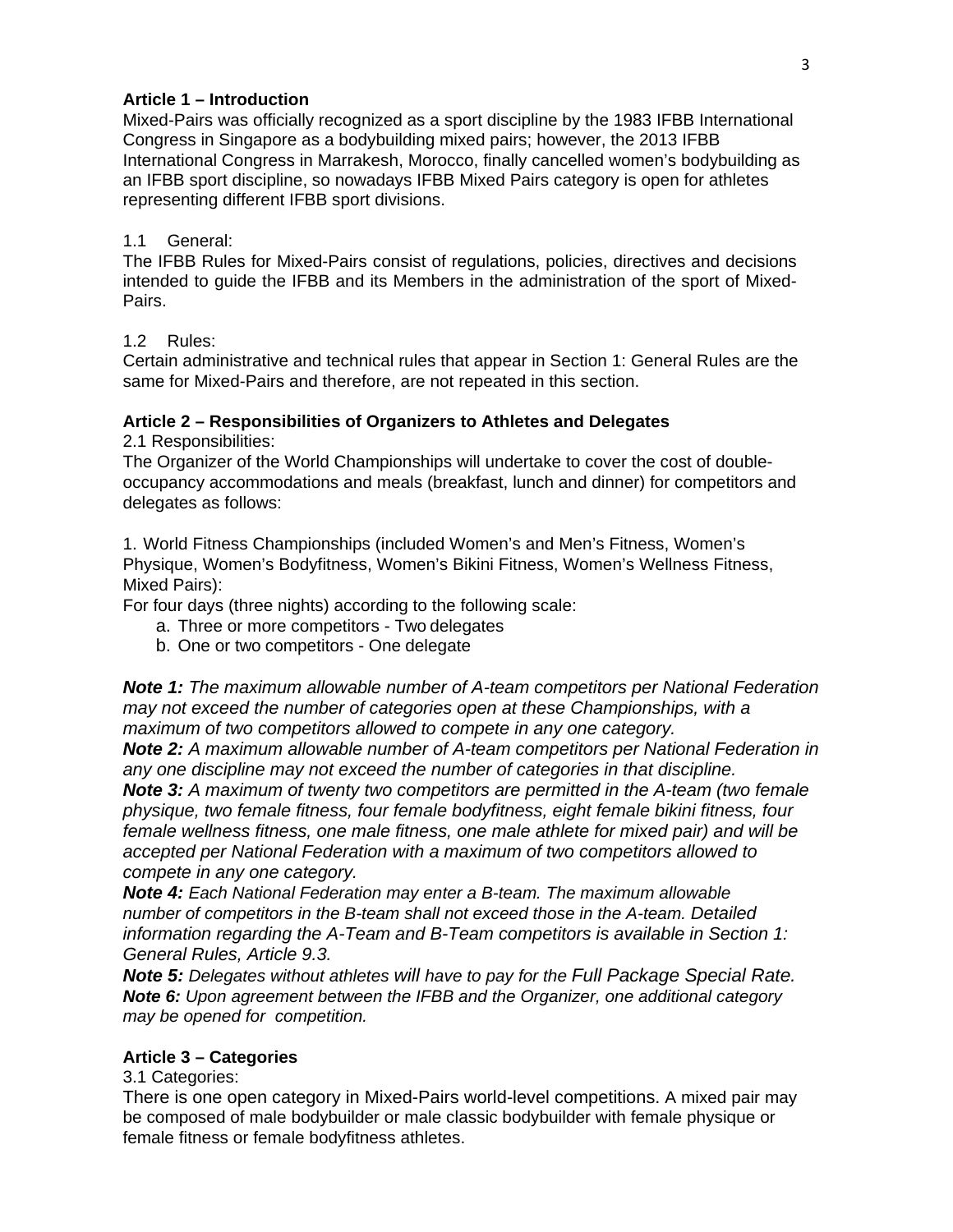## **Article 4 – Rounds**

4.1 Rounds: Mixed-Pairs will consist of the following four rounds:

- 1. Prejudging: Elimination Round (Five Mandatory Poses)
- 2. Prejudging: Round 1 (Five Mandatory Poses and Comparisons of five Mandatory Poses)
- 3. Finals: Round 2 (Five Mandatory Poses and Posedown)
- 4. Finals: Round 3 (Free Posing Routines 90 sec.)

## **Article 5 – Prejudging: Elimination Round**

5.1 General:

A time-table for prejudging should be published after the Official Athlete Registration. In order to give themselves time to warm up and change into their posing attire, couples should be in the backstage warm-up area at least 45 minutes prior to the start time of the judging of their category. All couples will be solely responsible for ensuring that they are present and prepared to compete when their category is called onstage failing which they may be eliminated from the competition.

5.2 Elimination Round Procedures:

An Elimination Round will be held when there are more than 15 mixed-pairs in a category. IFBB Chief Judge decides if the Elimination Round will be necessary. The Elimination Round will be carried out as follows:

1. All Mixed-Pairs in the category will be brought onstage, in numerical order and in a single line or two lines, if necessary.

2. The line-up is divided into two equal-size groups and is positioned onstage so that one group is to the left of the stage; the other group is to the right of the stage. The center portion of the stage is left open for comparison purposes.

3. In numerical order, and in groups of not more than 3 couples at a time, each group is directed to the center-stage area to perform the following five Mandatory Poses:

- a. Front double biceps;
- b. Side chest;
- c. Back double biceps;
- d. Side triceps;
- e. Abdominals and thighs.

*Note 1: Men from the Mixed-Pairs perform the above mentioned Mandatory Poses in the same manner like in Men's Bodybuilding, while women perform these poses in the same style like in Women's Physique. Both partners perform the "Abdominals and thighs" pose in Men's Bodybuilding style. Detailed description of the Mixed-Pairs Mandatory Poses is provided in Appendix 1 to this Section.*

*Note 2: Competitors will not chew gum or any other products while onstage. Note 3: Competitors will not drink any liquids while onstage.*

4. On completion of five mandatory poses, the entire line-up is reformed into a single line, in numerical order, before exiting the stage.

## **Article 6 – Prejudging: Posing Attire for All Rounds**

6.1 The posing attire must meet the following guidelines:

1. Men competitors will wear the same attire like in Men's Bodybuilding: one-coloured,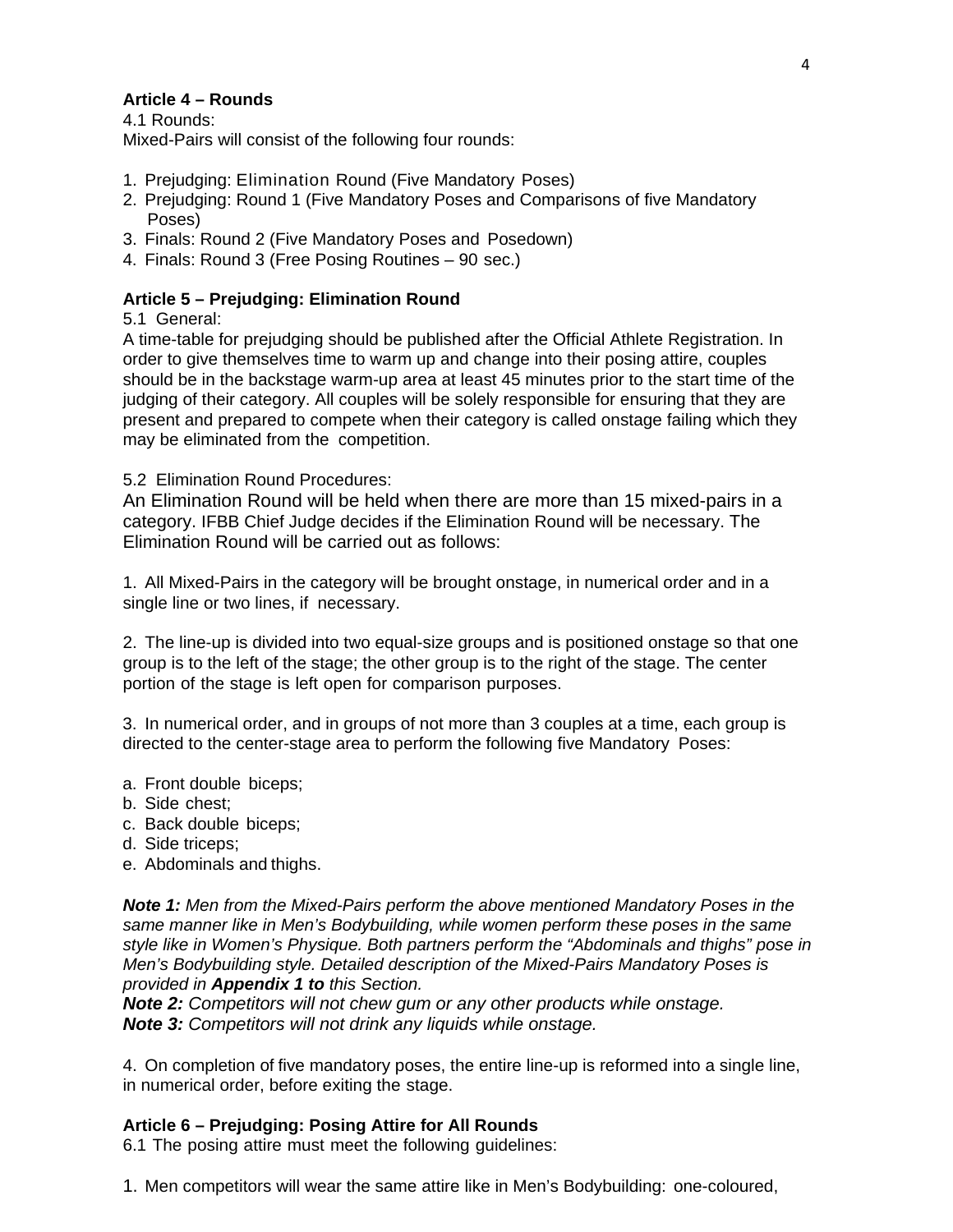opaque posing trunks which are clean and decent. The colour, fabric, texture and style of the trunks will be left to the competitor's discretion. The trunks will cover a minimum of ¾ of the gluteus maximus. The front area must be covered and the side of the trunks should be 1 cm in width at a minimum. The use of padding anywhere in the trunks is prohibited.

2. Women competitors will wear the same attire like in Women's Physique:

- The bikini will be plain opaque two-piece in style.
- The colour, fabric, texture, ornamentation and style of the bikini will be left tothe competitor's discretion, except as indicated in the below.
- The bikini bottom will cover a minimum of  $\frac{1}{2}$  of the gluteus maximus and all of the frontal area. The bikini must be in good taste. Strings are strictly prohibited.

The attire will be inspected during the Official Athlete Registration.

The rules for posing attire for men and women will also apply for the mixed-pairs, however, preference will be given by the judges for matching and complementary trunks and bikinis which enhance the mixed-pair's physiques and their appearance as a combined unit. Both members of each mixed-pair shall wear the same number pinned to the left side of the trunks or bikini.

3. Except for a wedding ring, men competitors will not wear footwear, glasses, watches, bangles, pendants, necklaces, bracelets, earrings, wigs, distracting ornamentation or artificial aids to the figure. Women competitors may have bracelets and earrings.

4. Except of women's breast implants, implants or fluid injections causing the change of the natural shape of any other parts or muscles of the body are strictly prohibited and may result in disqualification of the competitor.

5. The use of props during the Prejudging or Finals presentation is strictly prohibited.

6.2 The use of tans and bronzers that can be wiped off is not allowed. If the tan comes off by simply wiping, the athlete will not be allowed to enter the stage. Artificial body colouring and self-tanning products may be used provided that it is applied at least twenty-four hours prior to the Prejudging. Professional competition tanning methods (airbrush tanning, cabin spray tanning) may be used if applied by the professional companies and qualified personnel. Sparkles, glitter, shiny metallic pearls or gold coloring are prohibited whether applied as part of a tanning lotion or applied separately, regardless of who applied them on the competitor's body.

6.3 The excessive application of oil on the body is strictly prohibited; however, body oils and moisturizers may be used in moderation.

6.5 The IFBB Chief Judge, or a delegated by him official, will have the right to make decision if a competitor's attire meets the criteria established in the Rules and an acceptable standards of aesthetics. The athlete may be disqualified if the attire doesn't meet them.

## **Article 7 – Prejudging: Assessing and Scoring of the Elimination Round**

7.1 Assessment of the Elimination Round: The same criteria used in judging Round 1 (see Article 10) will be used in judging of the Elimination Round.

At this time, the judges will be assessing the overall physique of both partners for the degree of proportion, symmetry, muscle size and quality (density, separation) as well as skin tone. The couple will also be assessed as a unit with particular attention being given to how well their individual physiques complement each other and how well they move in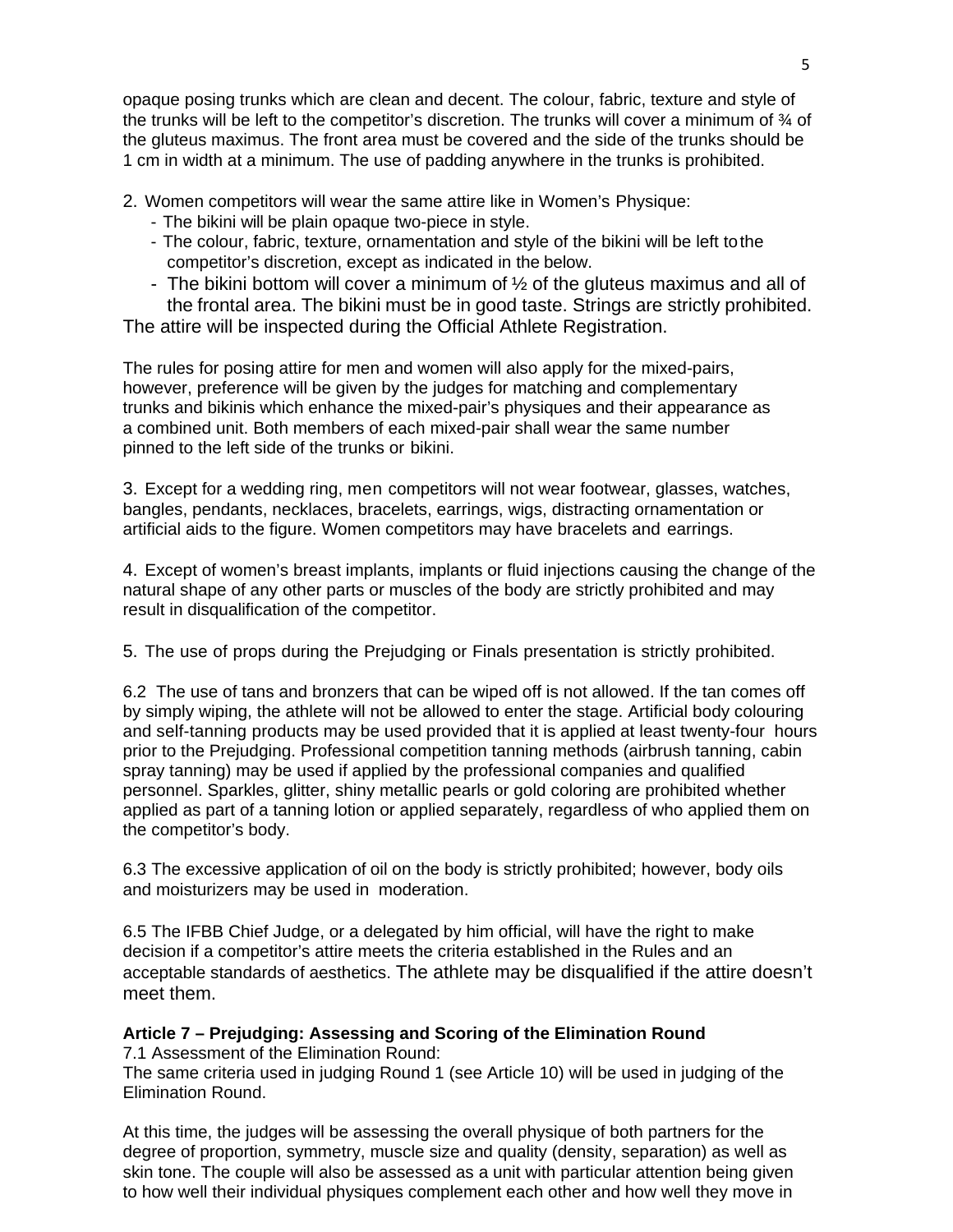unison.

The scoring for the Elimination Round will proceed as follows:

7.2 Scoring of the Elimination Round The scoring for the Elimination Round is carried out as follows:

1. If there are more than 15 couples, the judges will select the top 15 by placing an "X" beside their numbers, using Form 1, entitled "Elimination Round (Judges)". IFBB Chief Judge decides if the Elimination Round will be necessary.

2. Using Form 2, entitled "Elimination Round (Statisticians)", the statisticians will transcribe the judge's selections onto this sheet and will then tally the judge's scores to select the top 15 couples.

3. If there is a tie between two or more couples fighting to enter the top 15, the tied couples will be brought back onstage, and the judges will perform a reassessment ofthe five mandatory poses to break the tie.

4. Only the top 15 couples will advance to Semifinals (Round 1).

## **Article 8 – Prejudging: Presentation of Round 1 (Comparisons in Mandatory Poses)**

Round 1 may not be held if there are 6 or less couples in a category. Decision will be made by the Chief Judge and will be announced after the Official Athlete Registration.

8.1 Round 1 will proceed as follows:

1. All 15 Mixed-Pairs will be called onstage as a group in a single line and in numerical order. If time permits, each couple will be introduced by number, names, and country. Decision will be made by the Chief Judge, who will inform the Master of Ceremony or the Announcer.

2. The line-up will be divided into two equal-size groups and will be positioned onstage so that one group is to the left of the stage; the other group is to the right of the stage. The center portion of the stage will be left open for comparison purposes.

3. In numerical order, and in groups of no more than three couples at a time, each group will be directed to center-stage area to perform the following initial five Mandatory Poses:

- a. Front double biceps
- b. Side chest
- c. Back double biceps
- d. Side triceps
- e. Abdominal and thighs

This initial grouping of couples and performance of the five Mandatory Poses is intended to assist the judges in determining which couples will take part in the comparisons of the five Mandatory Poses. Detailed description of the Mixed-Pairs Mandatory Poses isprovided in **Appendix 1 to** this Section.

1. All judges submit their individual propositions for the first comparison of the top five athletes to the IFBB Chief Judge. Based on them, the Chief Judge will form the first comparison. The number of athletes to be compared will be determined by the Chief Judge but no less than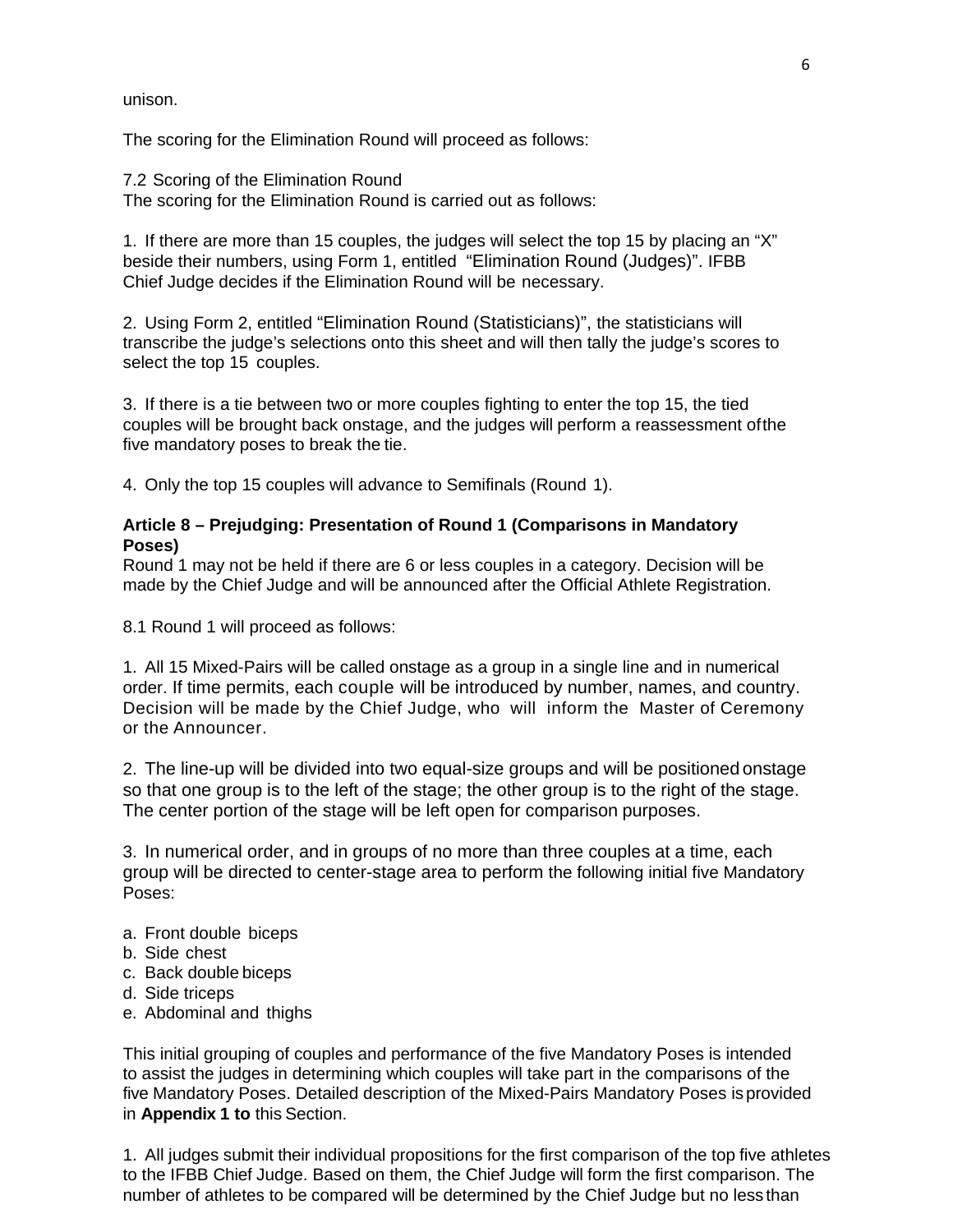three and no more than eight competitors will be compared at any one time. Then the judges may be asked to submit individual propositions for the second comparison of the next five athletes, included competitors placing in the middle of the group. The IFBB Chief Judge will form the second and the next comparisons till all competitors will be compared at least once. The total number of comparisons will be decided by the IFBB Chief Judge.

2. All comparisons will be carried out center-stage.

3. In Round 1 individual comparisons, formulated by the IFBB Chief Judge, couples are directed to perform the five Mandatory Poses.

4. Upon completion of the last comparison, all couples will return to a single line- up, in numerical order, before exiting the stage.

## **Article 9 – Prejudging: Scoring of Round 1**

9.1 Scoring of Round 1: The scoring for Round 1 will proceed as follows:

1. Using Form 3, entitled "Judge's Individual Placings (Prejudging)", each judge will award each couple an individual placing from 1 to 15, ensuring that no two or more couples receive the same placing. The judges may use Form 4, entitled "Judge's Personal Notes" to record their assessment about each couple.

2. The statisticians will collect Form 3 from the judges and will then transcribe each judge's placings onto Form 5, entitled "Score Sheet (Statisticians)". They will then discard two highest and two lowest scores (if nine judges) or one highest and one lowest (if less than nine judges) for each couple, and will add up the remaining scores to produce a "Round 1 Subscore" and a "Round 1 Place". The couple with the lowest subscore is awarded 1st place while the couple with the highest subscore is awarded 15th place.

3. Should a tie occur in the "Round 1 Subscore", the tie will be broken using the "Relative Placement" method.

*Note: The Relative Placement Method procedure:*

*Each individual judge's scores for the tied couples will be compared on a columnby column basis with a dot being placed on top of the number for the couple with the lower placing. All nine regular panel judge's scores (except alternative judges) will be included in the tie breaking calculations. The number of dots will be tallied for each of the tied couples. The couple with the greater number of dots will be declared the winner of the tie and will then receive the better placing.*

4. The scores for the Prejudging will be used to place the top 15 couples from 1st place to 15th place. The top 6 couples from the Prejudging will advance to the Finals and will start the Finals with zero points.

5. The top 6 finalists will be announced just after the Prejudging.

## **Article 10 – Assessing of the Elimination Round, Round 1 and Round 2 (Comparisons in Mandatory Poses)**

10.1 Assessing of the mixed pairs:

The judge will assess each mixed-pair as an entity. Those whose physiques match, harmonize, and complement each other will receive higher places than mixed-pairs whose physiques are markedly dissimilar and unbalanced, as would be the case of a tall ectomorphic man and a short mesomorphic woman, or vice versa.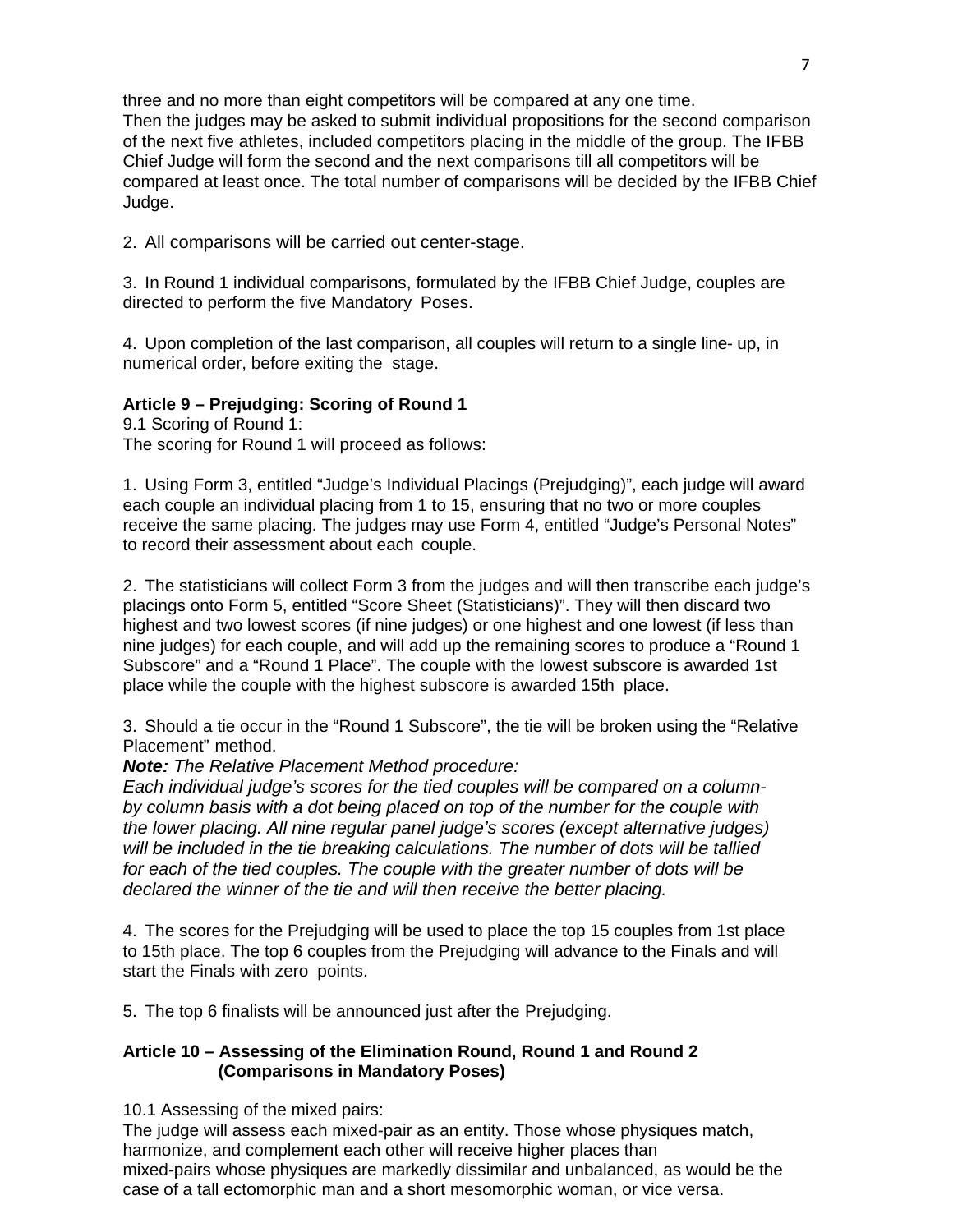This factor will continue to be of importance in the second round as well. When similar poses and limb movements are used by the two partners, as in the compulsory poses, higher places will be awarded for greater accuracy in achieving identical lines.

Stage Presentation is of utmost importance, with matched posing costumes and tanning. A good pair presentation can impress the judges on their ability to move, blend and work together as one unit.

Detailed description how to assess comparisons in Mixed-Pairs Mandatory Poses is provided in **Appendix 2 to** this Section.

#### **Article 11 – Finals**

11.1 The procedures for the Finals:

The top 6 couples from the Prejudging advance to the Finals, which consists of two rounds as follows:

1. Round 2: Mandatory Poses and Posedown

2. Round 3: Posing Routines

11.2 The attire for Round 2 will conform to the same criteria as for Round 1 (see Article 6). *Note: Competitors may use a different attires that in Round 1; however, they must still conform to the standards of taste and decency as described in Article6*.

#### **Article 12 – Finals: Presentation of Round 2 (Mandatory Poses and Posedown)** 12.1 Presentation of Round 2:

The procedures for Round 2 will be as follows:

1. The top 6 couples will be brought onstage in a single line and in numerical order. Each finalist will be introduced by number, country and name.

2. The top 6 couples will perform the 5 Mandatory Poses, in groups of three at the same time, in the middle of the stage. After the 5th pose, the Chief Judge will reverse the order of the couples and will repeat the five Mandatory Poses once again. This part of Round 2 will bescored.

3. As soon as the Mandatory Poses are completed, the IFBB Chief Judge will call for a 30- to 60-second Posedown to music of the Organizer's choice. This part of Round 2 will not be scored.

4. After the Posedown, the top 6 couples are reformed into a single line, in numerical order, before exiting the stage.

5. Detailed description of Mandatory Poses is provided in **Appendix 1** to this Section.

#### **Article 13 – Finals: Scoring of Round 2**

13.1 Scoring of Round 2: The scoring for Round 2 will proceed as follows:

1. The judges, using Form 6, entitled "Judge's Individual Placings (Finals)", and using the same criteria for judging as used during the Prejudging, will place the couples from 1st to 6th, giving no two couples the same placing.

2. The statisticians will collect Form 6 from the judges and will then transcribe each judge's placings onto Form 5, entitled "Score Sheet (Statisticians)". They will then discard two highest and two lowest scores (if nine judges) or one highest and one lowest (if less than nine judges) for each couple, and will add up the remaining five scores and will write the total under the column marked "Round 2 Subscore". Points from the Prejudging (Round 1)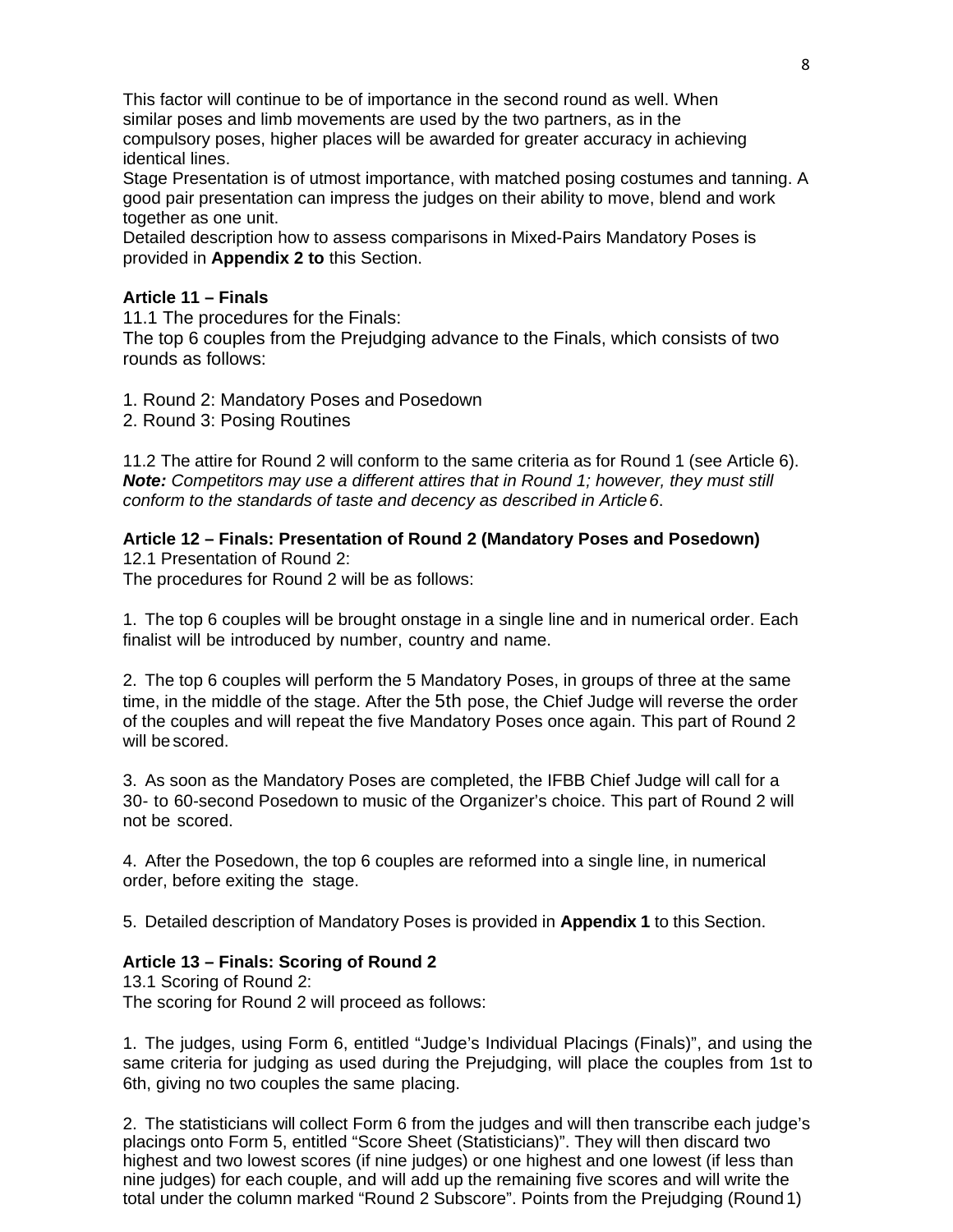are not taken into consideration in the Finals. Each couple begins the Finals with "zero points".

3. Ties in the "Round 2 Subscore" need not be immediately broken, as the "Round 2 Subscore" will be added to the "Round 3 Subscore" to produce a "FINAL SCORE".

#### **Article 14 – Finals: Assessing of Round 2**

14.1 Assessing of Round 2

The same criteria used in judging Round 1 (see Article 10) will be used in this round. More details in **Appendix 1** to this Section. However, the judges must be mindful of the fact that competitors may present a different condition in the Finals compared to the Prejudging. Therefore, judges must ensure that this round is judged from a "fresh" perspective, ensuring that all couples receive fair assessment based upon their body condition in this round.

#### **Article 15 – Finals: Presentation of Round 3 (Posing Routines)**

15.1 Procedures:

Round 3 will immediately follow Round 2. Round 3 will proceed as follows:

1. Each of the top 6 couples, in numerical order, will perform a posing routine to music of their choice, up to a maximum of 90 seconds. This round will be scored.

2. The use of props is prohibited.

3. The attires for Round 3 must conform to the same criteria as for the other rounds(see Article 6).

#### **Article 16 - Finals: Scoring of Round 3**

16.1 The scoring for Round 3 will proceed as follows:

1. Using Form 6, entitled "Judge's Individual Placings (Finals)", each judge will mark the couples in placings of 1 through 6, and will not give more than one couple the same placing.

2. The judges may use Form 4, entitled "Judge's Personal Notes", to write notes about the athletes and the couples.

3. The statisticians will collect Form 6 from the judges and will then transcribe the judge's placings onto Form 5, entitled "Score Sheet (Statisticians)", under the Finals section, Round 3. They will then discard two highest and two lowest scores (if nine judges) or one highest and one lowest (if less than nine judges) for each couple, will add up the remaining five scores and will write the total under the column marked "Round 3 Subscore".

4. They will then add the "Round 2 Subscore" and the "Round 3 Subscore" to produce a "FINAL SCORE". Points from the Prejudging (Round 1) are not taken into consideration in the Finals. Each couple begins the Finals with "zero points". They will then record a placing for each couple under the column marked "FINAL PLACE". The couple with the lowest "FINAL SCORE" is awarded 1st place while the couple with the highest "FINAL SCORE" is awarded 6th place.

5. Ties in the "Round 3 Subscore" need not be immediately broken, as the "Round 3 Subscore" will be added to the "Round 2 Subscore" to produce a "FINAL SCORE".

6. Should a tie occur in the "FINAL SCORE", the tie will be broken using the Round 2 Subscores. If a tie still exists, the "Relative Placement Method" will be used and the couples "Round 2 Subscore" (see Article 9, point 3).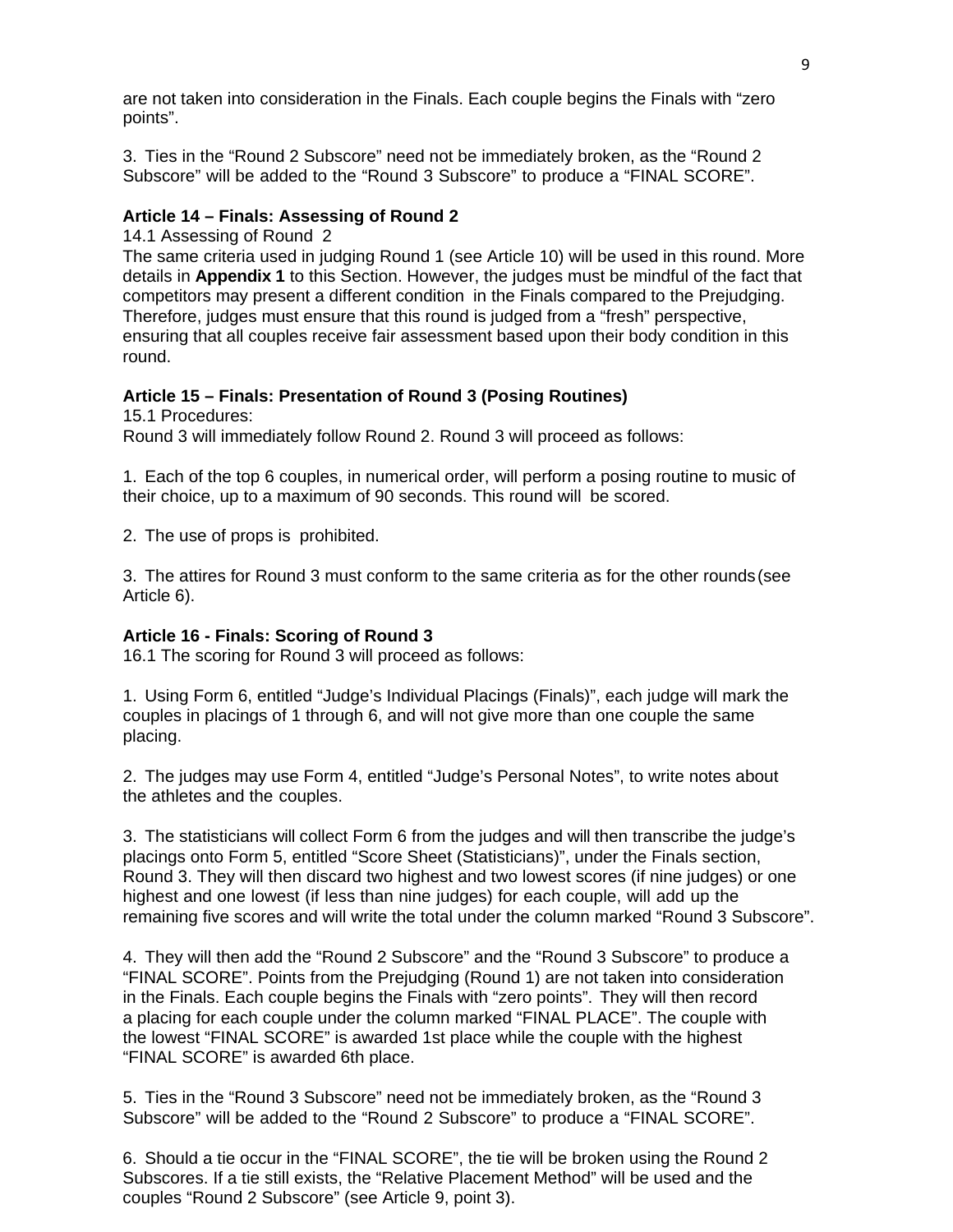## **Article 17 – Finals: Assessing of Round 3**

17.1 Round 3 will be assessed using the following criteria:

1. In the Finals, the judges will be assessing each pair on how well they display their physiques to music. The judge will look for a smooth, artistic, and well-choreographed routine which may include any number of poses; however, the Mandatory Poses must be included. The couple must also include intermittent pauses so as to display the muscular development of their physique.

"Moon" poses and pulling the posing attire so as to display the top inside of the quadriceps or the gluteus maximus shall be strictly forbidden. Detailed description how to assess the Mixed-Pairs Posing Routines is provided in **Appendix 2 to** this Section.

2. The judges are reminded that, during this round, they are judging 50% physique and 50% routine.

#### **Article 18 – Finals: The Awarding Ceremony**

18.1 Awarding Ceremony:

The top 6 couples will be called onstage to take part in the award ceremony. The Master of Ceremonies will announce the number, names and country of the couple in 6th place and will continue to the couple in the 1<sup>st</sup> place.

The President of the IFBB, or the top IFBB official at the contests, accompanied by the other official(s) invited by him to take part in this Ceremony, will present the IFBB Medals and/or trophies to the winners.

The national anthem (short version) of the country of the 1st place winning couple will be played immediately following their receipt of the 1st place award(s).

After the national anthem, the finalists are obliged to remain onstage for a brief period of time for photographic purposes, and to follow the IFBB Chief Judge or Stage Director commands. During the Awarding Ceremony, couples are not allowed to display their country's flag.

Couples are expected to accept their places, medals and/or awards and to take part in the Awarding Ceremony to its end (photo session). Couple, who ostentatiously manifests their disapproval and/or leave the stage prior to the end of the Awarding Ceremony, may be disqualified.

Detailed description of the Awarding Ceremony is available in Section 1: General Rules, Article 16.

#### **Article 19 – Teams Classification Results and Awards**

19.1 Best National Teams:

The Best National Teams scoring includes:

- Top 1 Mixed Pair at the World Fitness Championships

Detailed procedure of the Teams Classification calculations is available in Section 1: General Rules, Article 18.

The chief delegates or team managers of the top 3 countries will accept the awards on behalf of their countries.

Publication of the Final Results – according to Section 1: General Rules, Article 18.

## **APPENDIX 1: DETAILED DESCRIPTION OF THE FIVE MIXED-PAIRS MANDATORY POSES**

#### **1.1 MIXED-PAIRS MANDATORY POSES:**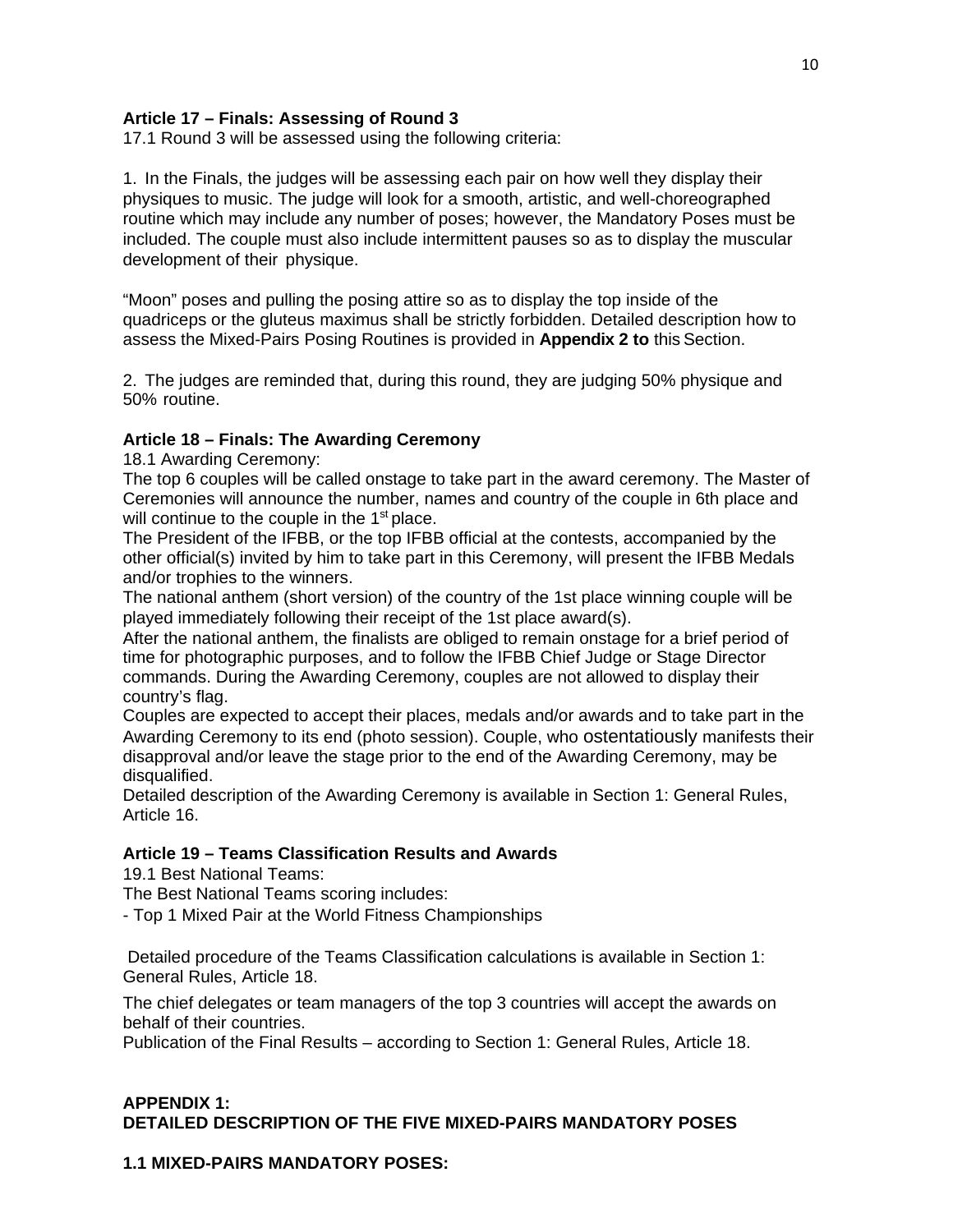#### **1. Front Double Biceps (see Figure 1)**

**Man:** Standing face front to the judges, with one leg 40-50 cm forward and to the side, the competitor will raise both arms to shoulder level and bend them at the elbows. The hands should be clenched and turned down so as to cause a contraction of the biceps and forearm muscles, which are the main muscle groups that are to be assessed in this pose. In addition, the competitor should attempt to contract as many other muscles as possible as the judges will be surveying the whole physique, from head to toe.

The judge will first survey the biceps muscles looking for a full, peaked development of the muscle, noting whether or not there is a defined split between the anterior and posterior sections of the biceps, and will continue the head-to-toe survey by observing the development of the forearms, deltoids, pectorals, pec-delt tie-ins, abdominals, thighs, and calves. The judge will also look for muscle density, definition, and overall balance.

**Woman:** Standing front to the judges, with the legs and feet in-line and the right/left leg placed out to the side, the competitor will raise both arms to shoulder level and bend them at the elbows. The hands should be opened, with fingers directed up. In addition, the competitor should attempt to contract as many other muscles as possible as the judges will be surveying the whole physique, from head to toe.

The judge will survey the whole physique, from head to toe, by observing the overall body lines and balance, the contours of each body part, achieved by the development of proper muscles, as well as the overall body proportions and symmetry. The judge will also look for muscle density, low body fat level and overall balance.

#### **2. Side Chest (see Figure 2)**

**Man:** The competitor may choose either side for this pose, in order to display the "better" arm. He will stand with his left or right side towards the judges and will bend the arm nearest the judges to a right-angle position, with the fist clenched and, with the other hand, will grasp the wrist. The leg nearest the judges will be bent at the knee and will rest on the toes. The competitor will then expand the chest and by upward pressure of the front bent arm and contract the biceps as much as possible. He will also contract the thigh muscles, in particular, the biceps femoris group, and by downward pressure on his toes, will display the contracted calf muscles.

The judge will pay particular attention to the pectoral muscles and the arch of the rib cage, the biceps, the leg biceps and the calves, and will conclude with the head-to foot examination. In this pose the judge will be able to survey the thigh and calf muscles in profile, which will help in grading their comparative development more accurately.

**Woman:** The competitor may choose either side for this pose, in order to display the "better" arm. She will stand left or right side to the judges, with the upper body slightly twisted to the judges, face looking to the judges, stomach in, leg nearest to the judges straight, locked at the knee, moved forward and resting on the toes, leg farthest to the judges slightly bent at the knee, with foot resting flat of the floor, both arms kept slightly front of the body, straight and locked at the elbow, thumb and fingers together, palm facing down and kept together or one over the other.

The competitor will then contract the pectoral muscles, the tricpes muscle and the thigh muscles, in particular, the biceps femoris group, and by downward pressure on her toes, will display the contracted calf muscles.

The judge will pay particular attention to the pectoral muscles, the triceps, the leg quadriceps and the calf, and will conclude with the head-to-foot examination. In this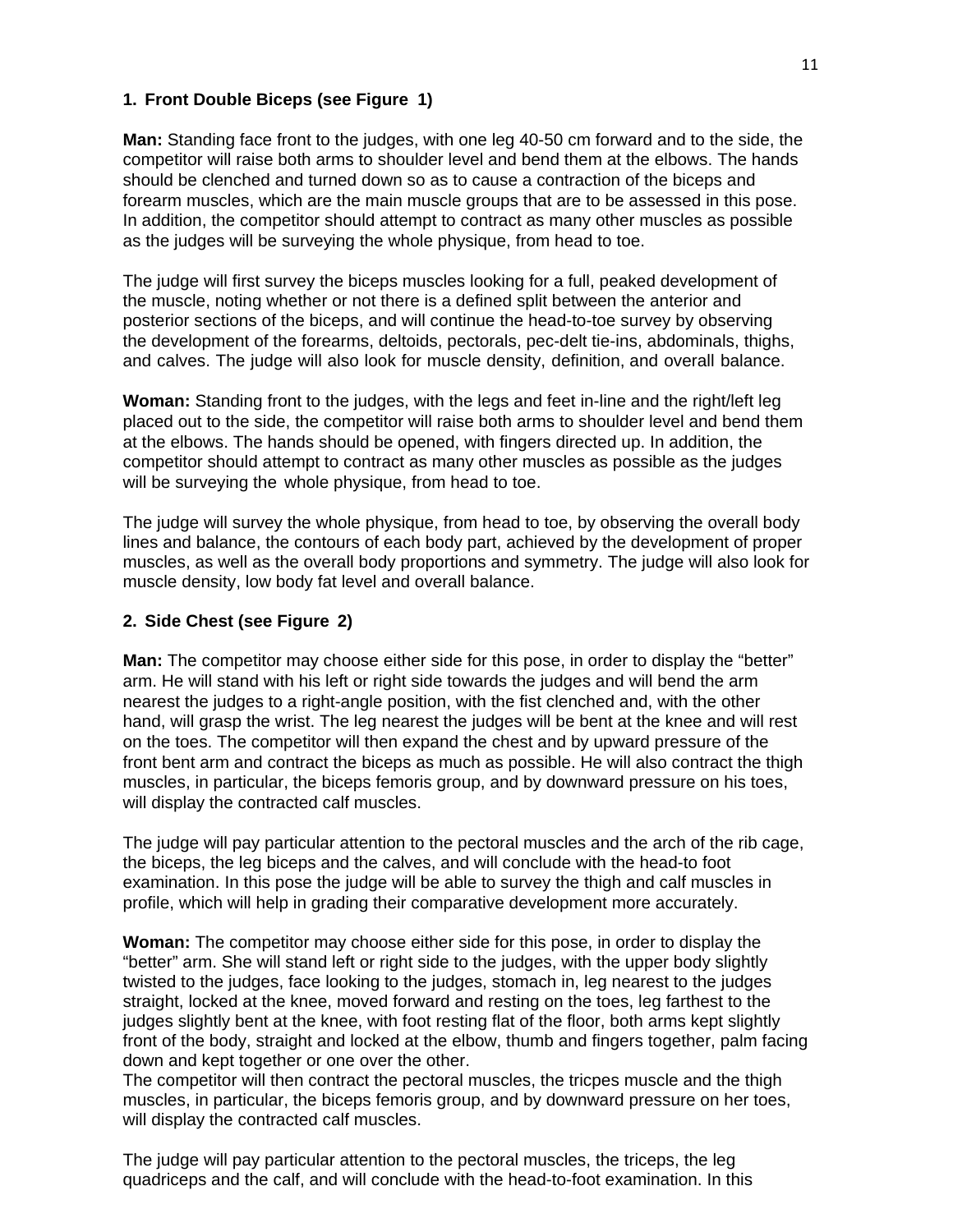pose, the judge will be able to survey the thigh and calf muscles in profile, which will help in grading their comparative development more accurately.

#### **3. Back Double Biceps (see Figure 3)**

**Man:** Standing with his back to the judges, the competitor will bend the arms and wrists as in the Front Double Biceps pose, and will place one foot back, resting on the toes. He will then contract the arm muscles as well as the muscles of the shoulders, upper and lower back, thigh and calf muscles.

The judge will first survey the arm muscles and then do the head-to-foot survey, during which there are more muscle groups to look at than in all of the other poses. This includes the neck, deltoids, biceps, triceps, forearm, trapezius, teres, infraspinatus, erector spinae, external obliques, latissimus dorsi, gluteus, thigh biceps, and calves. This pose, probably more than the others, will help the judge to determine the quality of the competitor's muscle density, definition, and overall balance.

**Woman:** Standing with her back to the judges, the competitor will bend the arms as in the Front Pose, keep the hands opened, place one foot back and resting on the toes. She will then contract the arm muscles as well as the muscles of the shoulders, upper and lower back, thigh and calf muscles.

The judge will survey the whole physique, from head to toe, by observing the overall body lines and balance, the contours of each body part, achieved by the development of proper muscles, as well as the overall body proportions and symmetry. The judge will also look for muscle density, low body fat level and overall balance.

#### **4. Side Triceps (see Figure 4)**

**Man:** The competitor may choose either side for this pose so as to show the "better" arm. He will stand with his left or right side towards the judges and will place both arms behind his back, either linking his fingers or grasping the front arm by the wrist with his rear hand. The leg nearest the judges will be bent at the knee and the foot will rest flat on the floor. The leg farthest to the judges will be bent at the knee and the foot resting on the toes. The competitor will exert pressure against his front arm, thereby causing the triceps muscle to contract. He will also raise the chest and contract the abdominal muscles as well as the thigh and calf muscles.

The judge will first survey the triceps muscles, and conclude with the head-to-foot examination. In this pose, the judge will be able to survey the thigh and calf muscles in profile, which will help in grading their comparative development more accurately.

**Woman:** The competitor may choose either side for this pose so as to show the "better" arm. She will stand with her left or right side towards the judges, face looking to the judges, chest out, stomach in, and will place both arms behind her back, grasping the front arm by the wrist with her rear hand. The arm nearest to the judges will be straight and locked at the elbow, with open hand, thumb and fingers together, palm facing down and in a horizontal position. The competitor will exert pressure against her front arm, thereby causing the triceps muscle to contract. The rear leg will be bent at the knee and the foot will rest flat on the floor. Leg nearest to the judges will be straight, locked at the knee, moved forward and resting on the toes.

The judge will first survey the triceps muscles, and conclude with the head-to-foot examination. In this pose, the judge will be able to survey the whole physique in profile, the chest and abdominal contours, the thigh and calf muscles, which will help in grading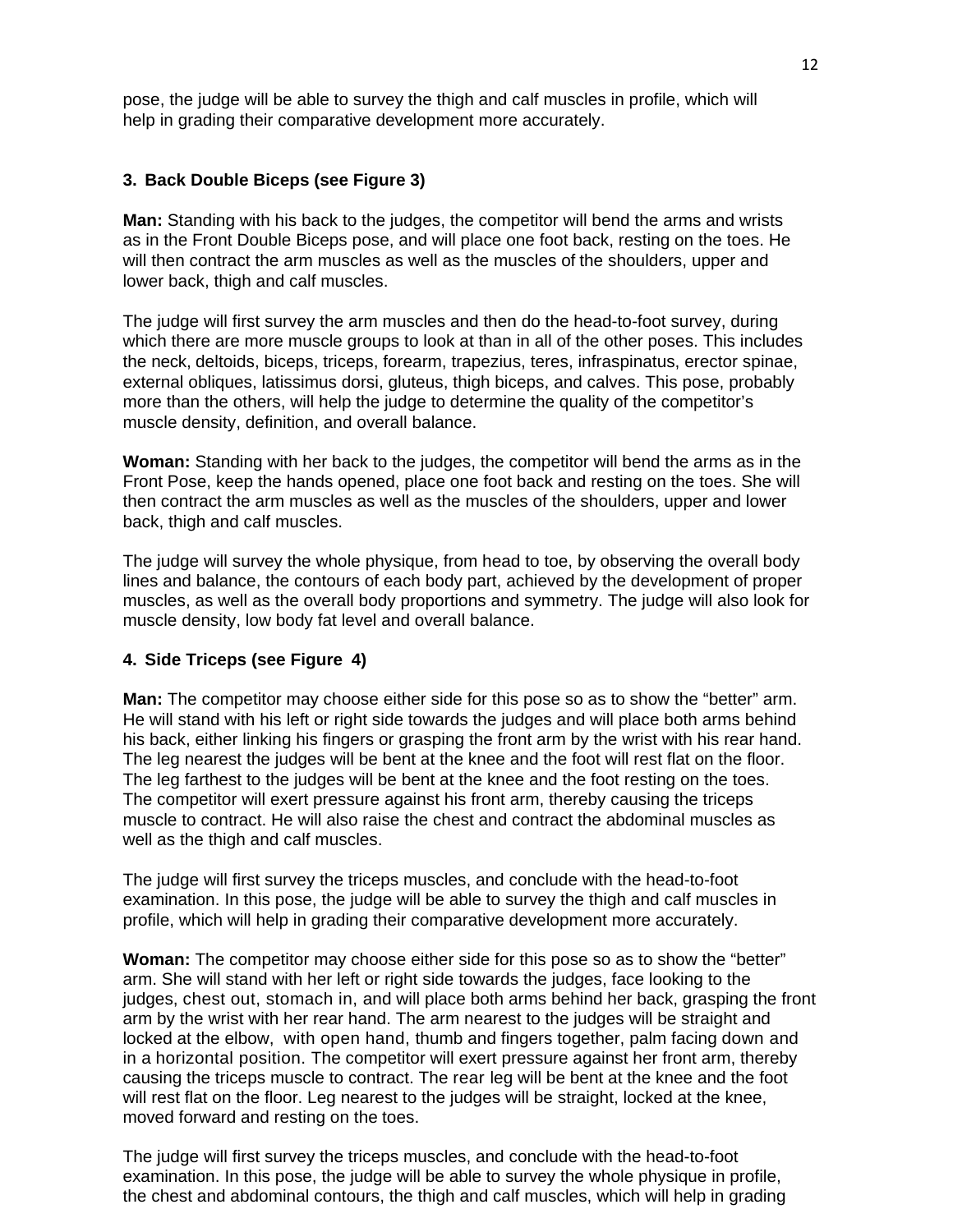their comparative development more accurately. will be able to survey the thigh and calf muscles

## **5. Abdominals and Thighs (see Figure 5)**

**Man and woman:** Standing face front to the judges, the competitor will place both arms behind the head and will place one leg forward or will keep the legs and feet in-line and up to 15 cm apart (optionally). He/she will then contract the abdominal muscles by "crunching" the trunk slightly forward. At the same time, he/she will contract the thigh muscles of the leg(s).

The judge will survey the abdominal and thigh muscles, and then conclude with the headto-foot examination.

## **APPENDIX 2 HOW TO ASSESS THE MIXED-PAIRS COMPETITIONS**

## **2.1 HOW TO ASSESS THE MIXED-PAIRS MANDATORY POSES**

In mixed-pairs competition, the competitors will be assessed both individually and as a unit with particular attention being given to how well their individual physiques complement each other and how well they move in unison. The judge will assess each mixed-pair as an entity. Those whose physiques match, harmonize, and complement each other will receive higher places than mixed-pairs whose physiques are markedly dissimilar and unbalanced, as would be the case of a tall ectomorphic man and a short mesomorphic woman, or vice versa.

This factor will continue to be of importance in the second round as well. When similar poses and limb movements are used by the two partners, as in the mandatory poses, higher places will be awarded for greater accuracy in achieving identical lines.

Stage Presentation is of utmost importance, with matched posing costumes and tanning. A good pair presentation can impress the judges on their ability to move, blend and work together as one unit.

**Muscle Mass:** Competitors must exhibit a similar degree of muscular development, taking into account natural differences in muscle size between man and woman. But heavyweight bodybuilder in pair with bodyfitness woman is not a well-matched couple.

**Separation:** This factor must be considered in conjunction with muscle mass. Separation is the delineation between the muscle groups of the physique. Excess subcutaneous fatty tissue and/or water under the skin blurs this muscular division resulting in a smooth appearance. A good physique must have muscular mass which is complemented by deep muscular separation.

**Definition:** Definition is the display of the individual muscles and their details, often calls "striations" or as "ripped" muscles. A physique that has good muscle mass, separation and definition must be scored highly. However, definition that is taken to the point of emaciation, will only reduce mass and fullness and can't be scored highly. Definition will allow competitors to show pure muscle mass, otherwise the muscles appear stringy and flat.

**Proportions:** A proportional physique includes the genetic component of the competitor: wide shoulders, narrow hips, trim waist and a deep rib-cage. Also the length of legs, trunk, midsection, arms and neck, which should be in balance and